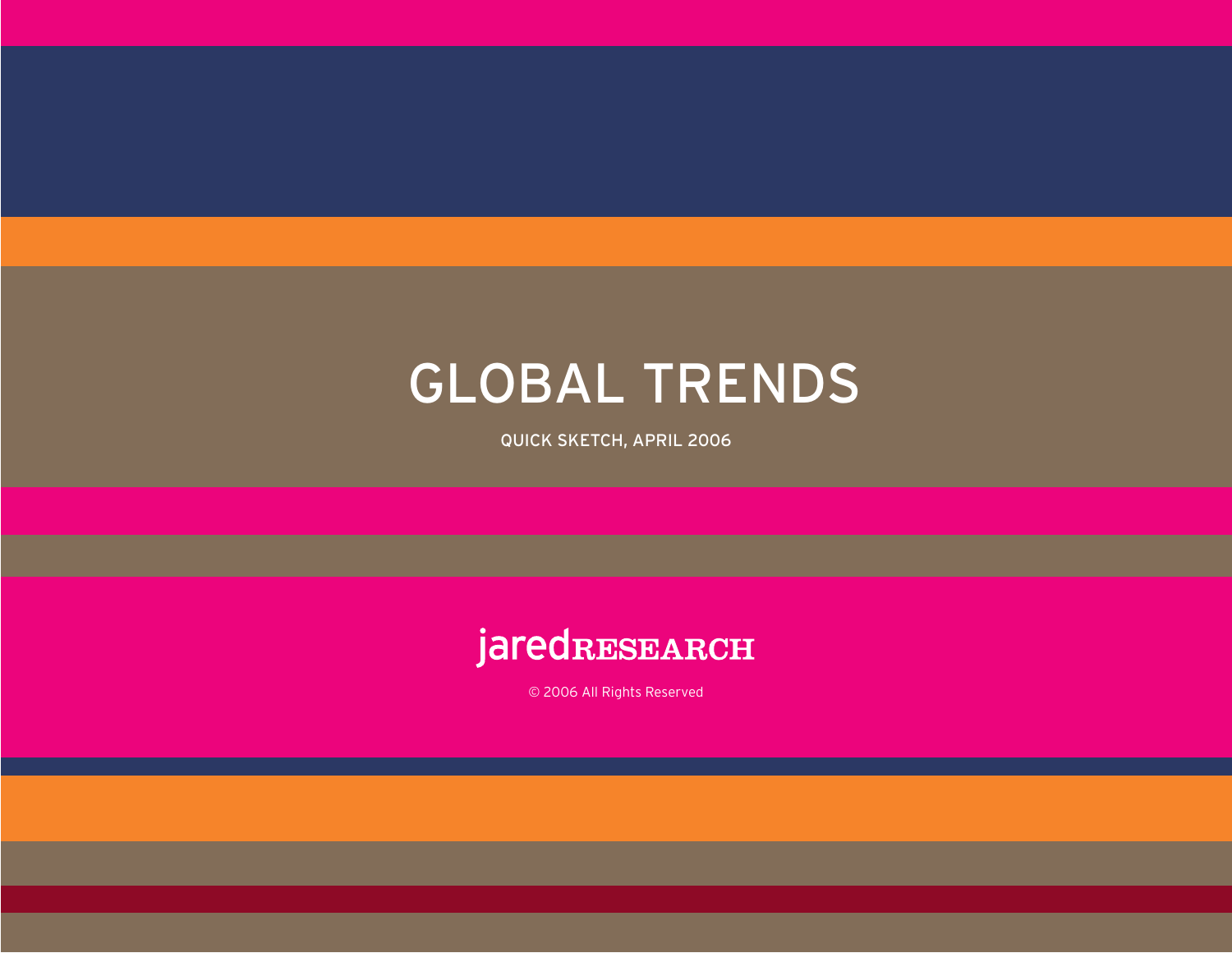# Four Global Trends

This quick sketch outlines four key global trends and identifies unique combinations of lifestyle, geography and community that reflect and create trends for 2015 and 2025.

- 1. New communities within and beyond the nation-state
- 2. Mixing virtual and real discovery and relationships
- 3. Smart spaces provide connection, productivity, expression and community
- 4. Sustainable lifestyle connects the material and the "immaterial"



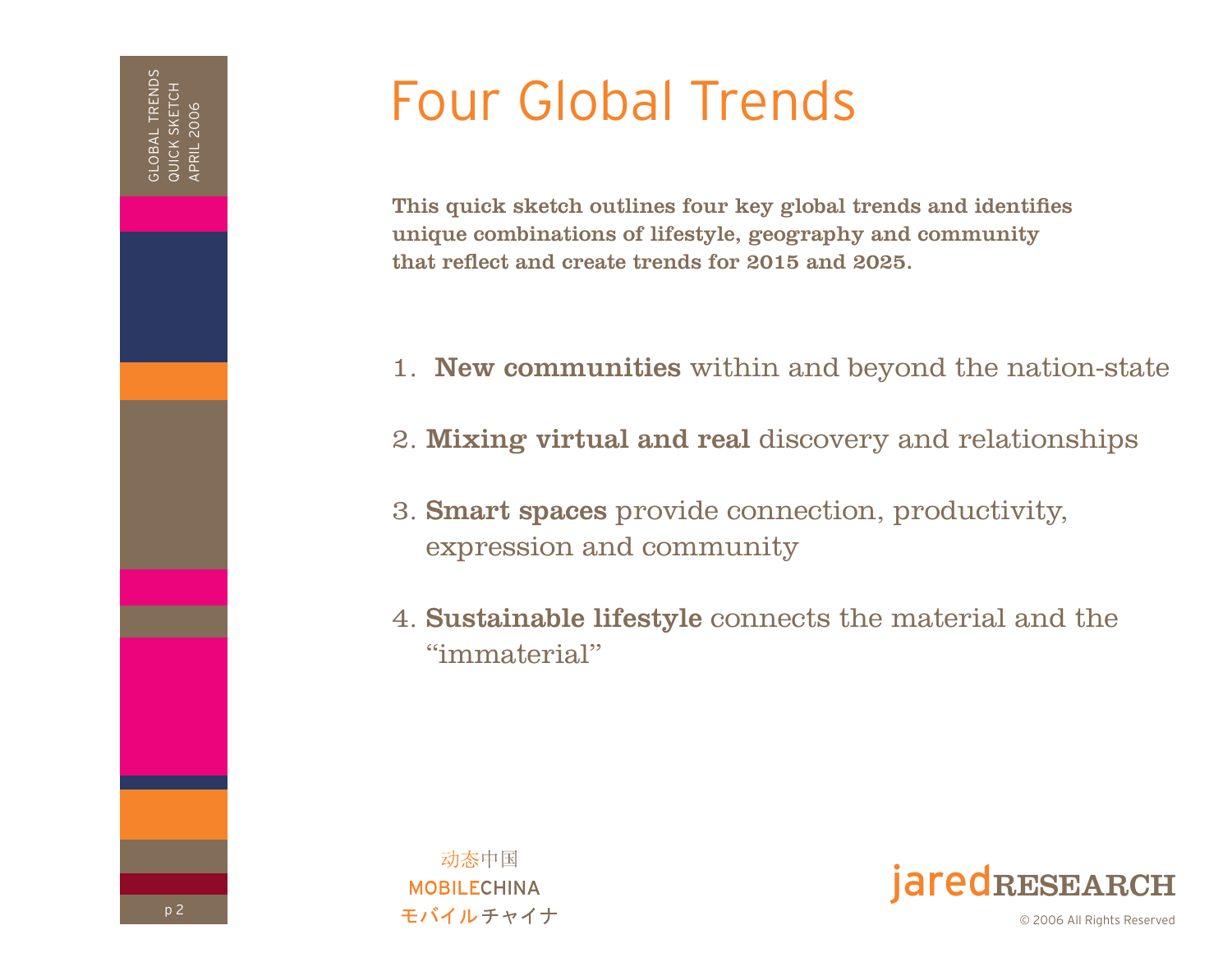# 1. New communities

- **»** Transnational affiliations based on ethnicity, religion, underground subcultures, sexuality, and global mass and usergenerated media
- Fueled by mobile devices, » cameraphones, blogs, traditional media, internet amateur video



动态中国 **MOBILECHINA** モバイルチャイナ Examples: YouTube, Sudoku, SMS, Bollywood, Orkut, Skype, Sex & the City, Instant Message

Agents: Expatriates, anime fans, kids, consumers of video streaming and pirated DVDs

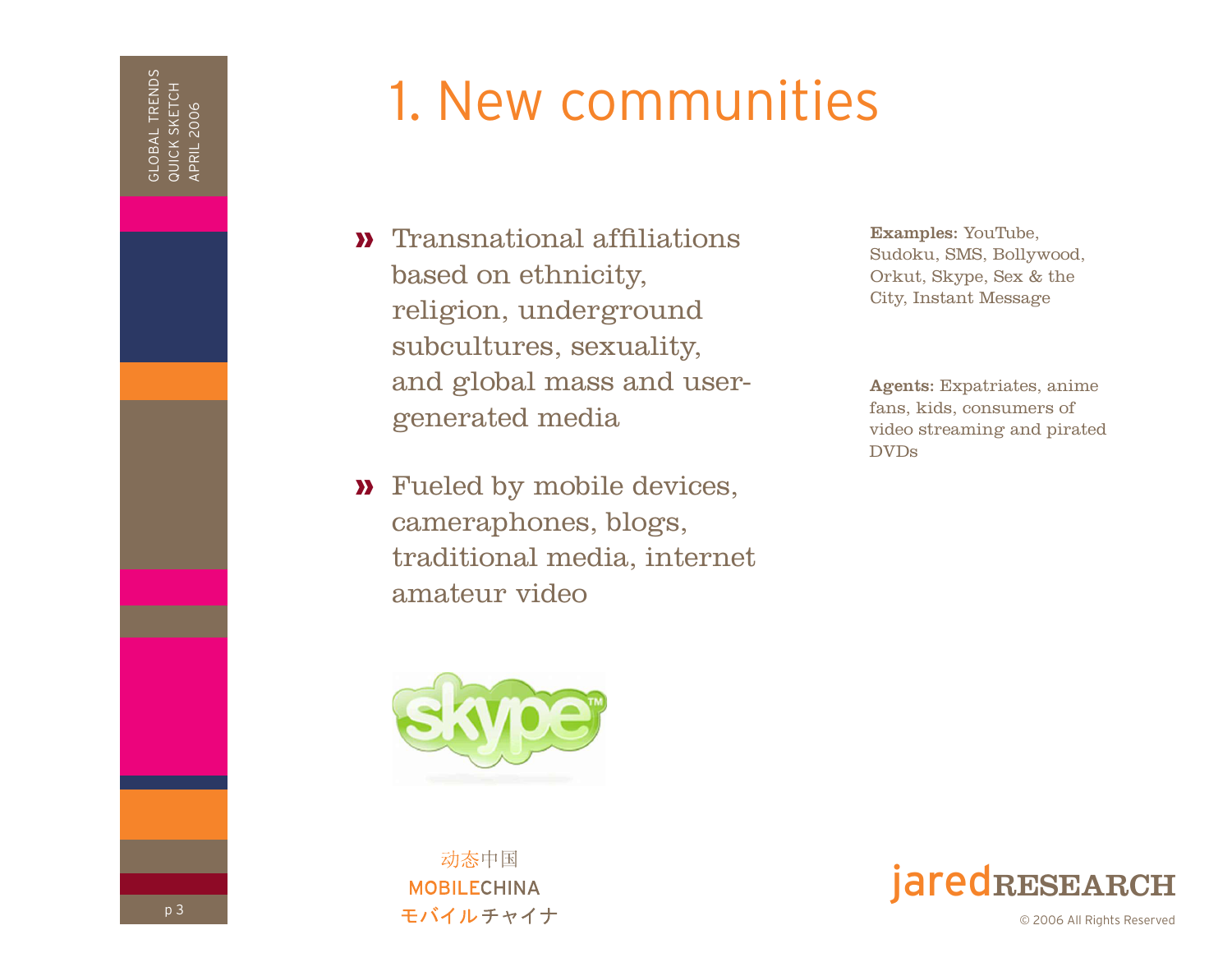# 2. Mixing Virtual and Real

- From intimate friend » networks to mass political movements, "logging in" and "showing up" create and reinforce social groups
- **»** Technology becomes more mainstream, invisible and pervasive

Examples: MoveOn.org (a liberal-left US political movement), My Space (largest US teen community website), World of Warcraft, NeoPets

Agents: Teenagers, political activists, giant media companies, immigrants, gamers, governments



动态中国 **MOBILECHINA** モバイルチャイナ

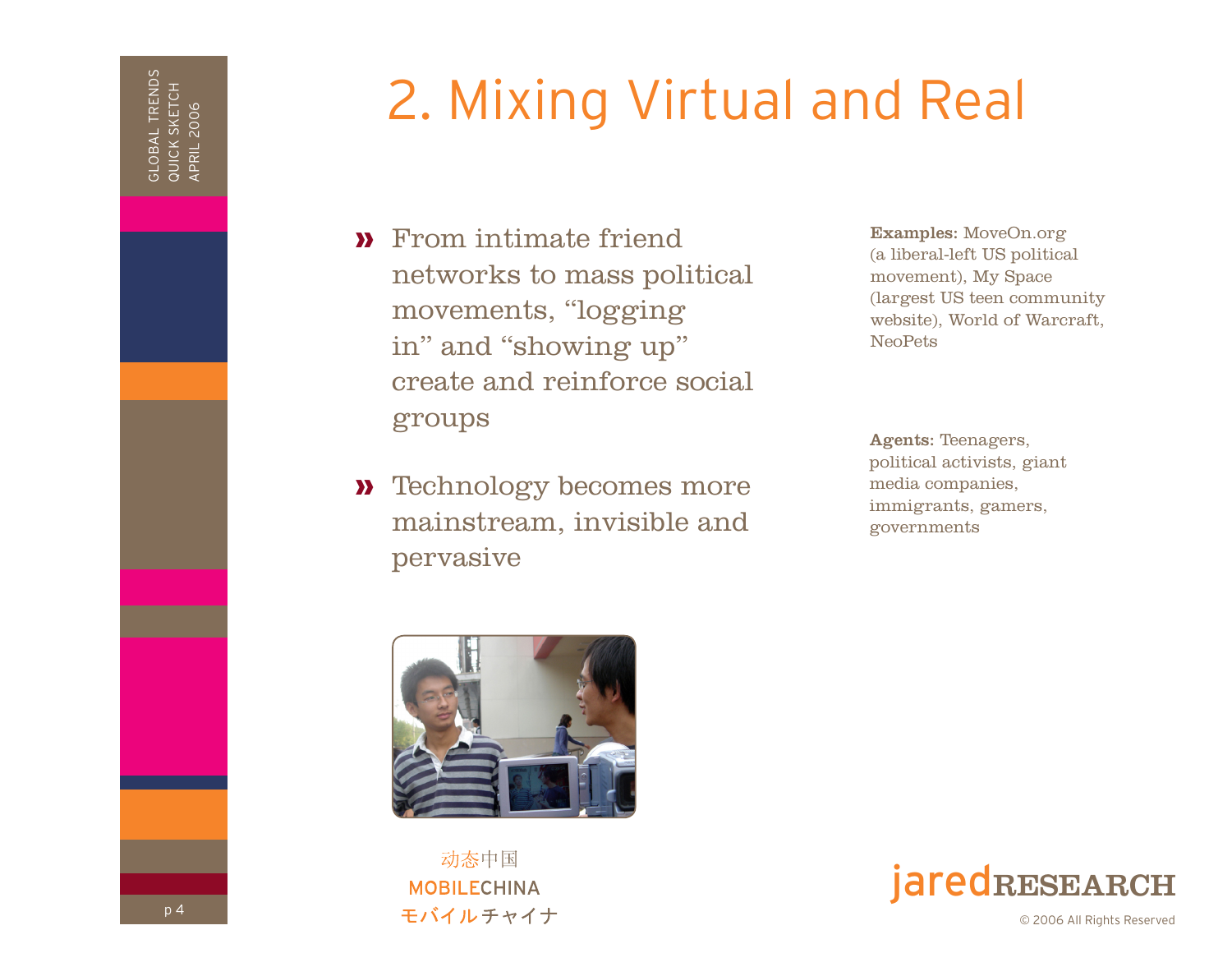# 3. Smart Spaces

- **»** Technology moves from "desktop" to portable devices and then to ambient sensors, displays in walls, bridges, sidewalks
- Embedded in everyday » Agents: Visa and other environments, technology becomes more pervasive and less visible

Examples: Automobiles, FastTrack/Octopus card (SF, Hong Kong), city-wide WiFi, health and wellness technology, RFID tags, biometric identification, "calm technology"

financial transaction companies, U.S. Homeland Security, auto and air travellers, consumer durables manufacturers, Intel and other chip manufacturers



动态中国 **MOBILECHINA** モバイルチャイナ

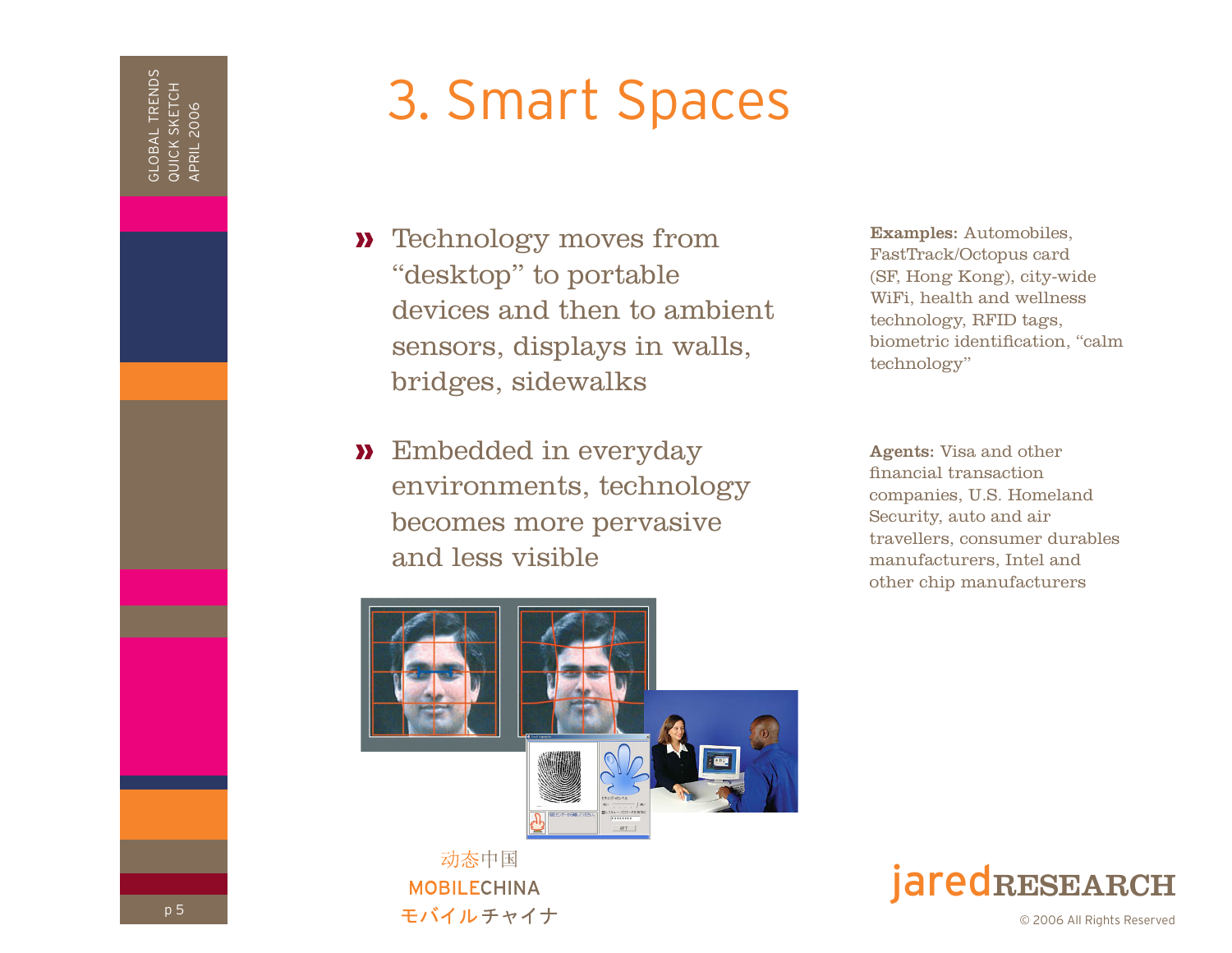# 4. Sustainable Lifestyles

- Spiritual desire to connect » with Earth intersects with renewed energy shortages and environmental crises
- **Necessity and creativity Agents:** Luxury brands, drive sustainable innovation, including green cities and peer-topeer networks



动态中国 **MOBILECHINA** モバイルチャイナ

Examples: Slow food, "worklife balance," Toyota Prius, green architecture, usergenerated multi-media, computer clusters

corporate detractors, neutra-ceutical companies, environmental activists, urban and national governments (including China), concerned parents, youth, seniors

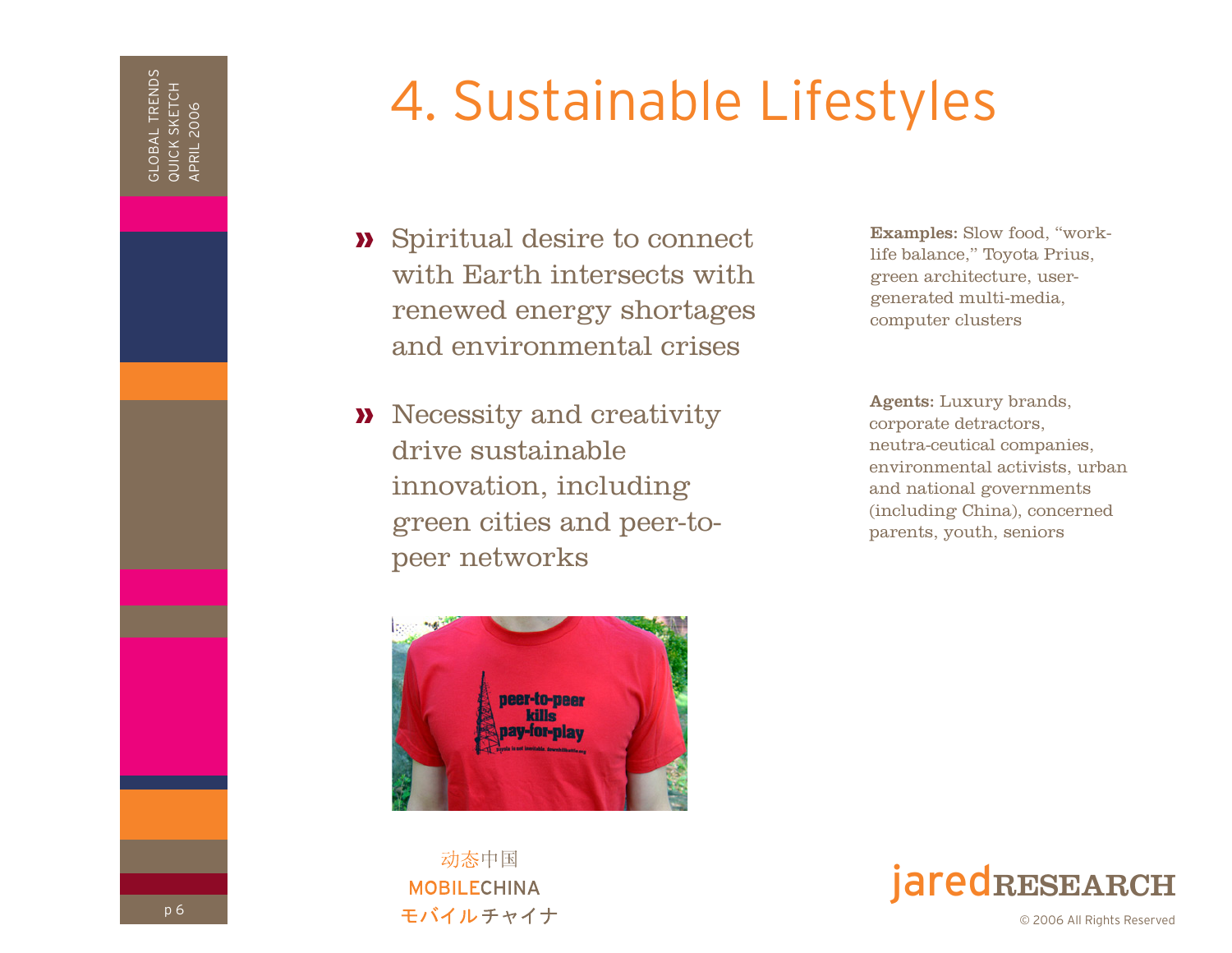### Global Trend Leaders

The research methodology is to sample globally in unexpected combinations of lifestyle, geography and community.

Research results will identify global trends that are quietly emerging across the globe.

| Lifestyle          | Geography                              | <b>Communities</b>         |                                                                                                                                                                                 |
|--------------------|----------------------------------------|----------------------------|---------------------------------------------------------------------------------------------------------------------------------------------------------------------------------|
| Luxury             | Central Asia,<br><b>Brazil, Russia</b> | Expatriates,<br>immigrants | Oil executives in Central Asia, Russians and<br>Brazilians in Europe and US, Arab investors in<br>China. How to create home in a new land?                                      |
| Mass market        | China                                  | <b>Teens</b>               | Urban Chinese teens are the largest global teen<br>market, enthusiastic tech adopters and cost-<br>conscious. What global trends will they create?                              |
| Upward<br>mobility | India                                  | Young adults               | Call center workers are educated, upwardly mobile<br>and plugged into distant cultures and geographies.<br>How to stay plugged-in?                                              |
| New aging          | Europe, US,<br>Japan                   | Lesbian, gay               | The First World experiences unprecedented<br>aging of population and worker shortages. Intel<br>creates health technology for new retirement<br>communities. How to age better? |

New media reflect and create new communities of belonging and new ways of living across the world.

动态中国 **MOBILECHINA** モバイルチャイナ



GLOBAL TRENDS QUICK SKETCH APRIL 2006

GLOBAL TRENDS<br>QUICK SKETCH<br>APRIL 2006